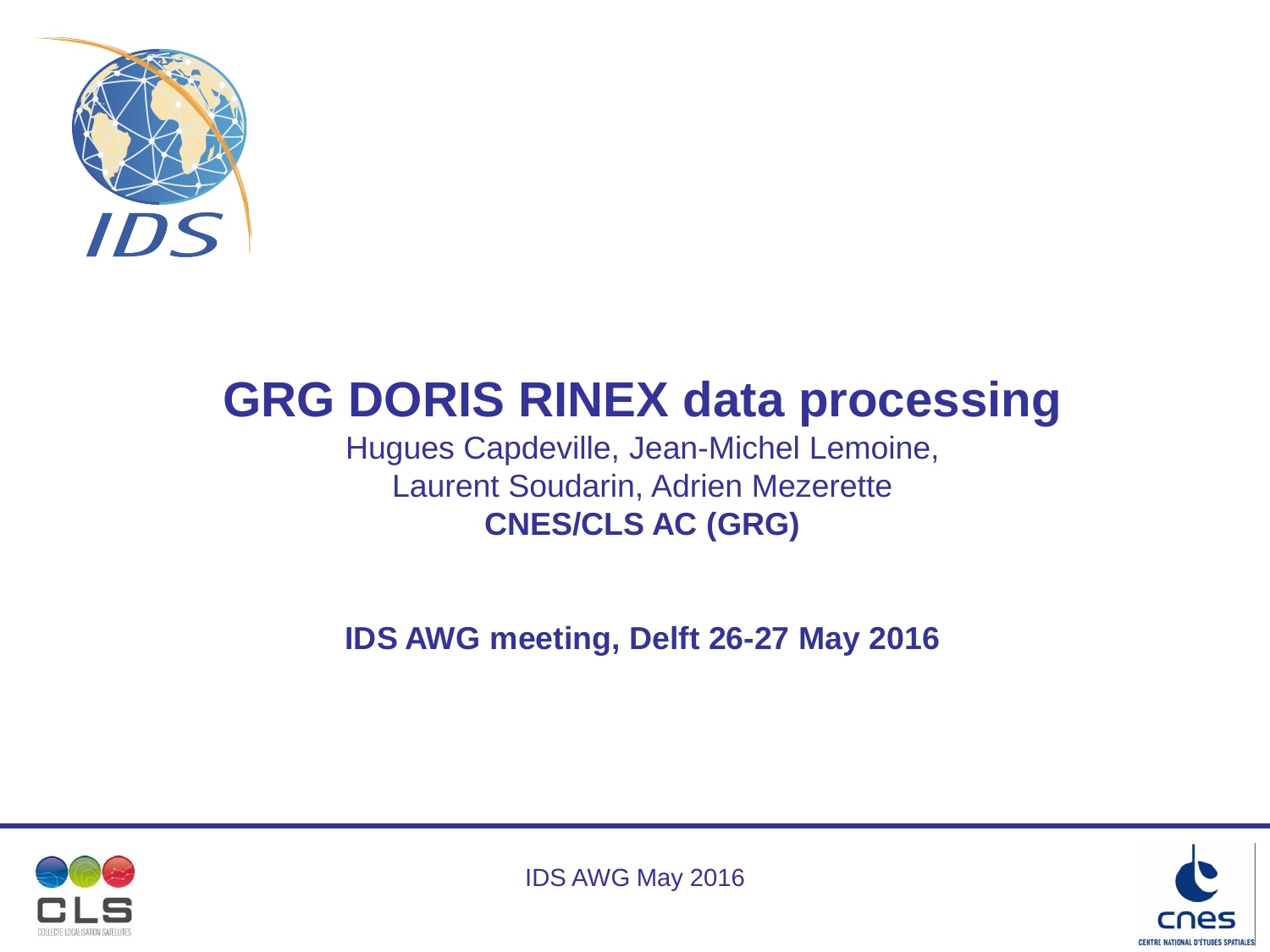# **DORIS RINEX data processing**

### **1- Practical information on the processing of the RINEX measurements**

- The data fields available in the RINEX files, how they relate to the measurement equation
- The geopotential values to be used in the relativistic corrections
- The ionosphere correction and the associated phase centers to use

**2- Test processing of Doris2.2 and RINEX formats over 3.5 years on Jason-2**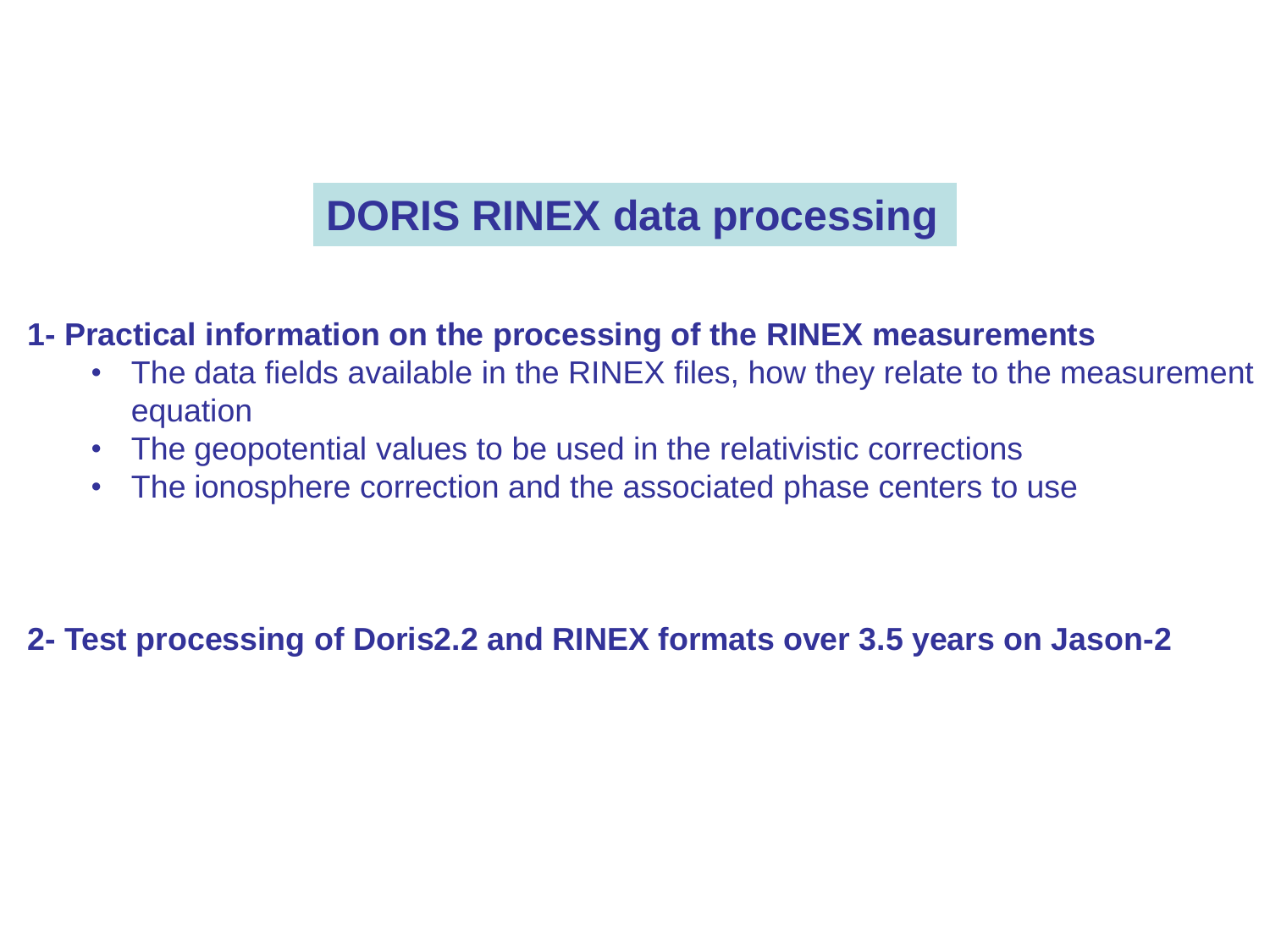### 5 C1P L1P L2C C2C S2C G SYS  $/$  #  $/$  OBS TYPES  $\mathbb{R}$ 2 C1C L1C SYS / # / OBS TYPES 2 L1B L5I к SYS / # / OBS TYPES  $\mathbf{s}$ 2 C<sub>1</sub>C L<sub>1C</sub> SYS /  $#$  / OBS TYPES  $10$  (L1) L2 C1 C2 W1 W2 (F) P T H SYS /  $#$  / OBS TYPES Example of a DORIS/RINEX epoch record: 2001 08 21 00 00 39.93995637  $-1.084696938$ **Example of two DORIS/RINEX observation records:** D01 -1907631.062  $-375988$  $691 - 1$  $-130.250$  7 32743488.281 1 32743301.603 1  $-116 - 250$  7 2361.256 1000.820 1  $0.0001$ 72.732 1 32884249.705 2 32884916.645 2  $D02$  $-0.000$  $-0.0001$  $-139.0007$  $-126.400$  7 16.628 1 1000.773 1 72.738 1 **NDOP=L1(ti+1)-L1(t<sup>i</sup> )** $\Delta$ **T**<sub>r</sub>=(**t**<sub>i+1</sub>)-(**t**<sub>i</sub>) *Measurement equation:*  $\int$  $\bigg($ *N*  $\setminus$ *c*  $\mathbf{r}$ *DOP*  $+\Delta v_{INO} + \Delta$ *v measured*  $=$   $\frac{c}{c}$   $\left| \int_{e_N} - \int_{r_T} - \frac{N_{DOP}}{A} \right| + \Delta V_{DNO} + \Delta V_{V}$  $=\frac{C}{f} \int_{e_N} -f_{r_T} - \frac{N_{DOP}}{\Delta \tau} + \Delta v_{INOO} + \Delta v_{REL_O}$  $f_{ex} - f$  $\left| \right|$  $\mathsf{L}$  $e_N$  *J r IONO* <sup>1</sup>  $\Delta V$ </sup>*REL*  $\Delta$ *f*  $\setminus$  $\int$  $\left| \right|$  $\tau$ *e r N*  $\vert$  $\bigg($  $\setminus$ *N r T*  $\left\{ \right.$  $\mathsf{L}$ *DOP*  $\overline{\phantom{a}}$  $\ddot{}$ *c f*  $\overline{\phantom{a}}$  $\overline{\phantom{a}}$  $\left| \right|$  $\Delta$  $\overline{a}$  $\overline{\Delta}$ *f*  $\setminus$  $\int$  $v_{theo} = \frac{\rho_2 - \rho_1}{\rho_1} + \Delta v_{TROPO} - \frac{(\Delta \tau)}{\rho_2}$  $\rho_{_2}$  –  $\rho_{_1}$  $\left| \right|$ *r e*  $=$  $+\Delta v_{\text{TROPO}}$  $f_{\text{theo}} = \frac{1}{\Delta \tau_r} + \Delta v_{TROPO} = \frac{1}{\sigma_{\text{p}} + \sigma_{\text{p}} + \sigma_{\text{p}} + \sigma_{\text{p}} + \sigma_{\text{p}} + \sigma_{\text{p}} + \sigma_{\text{p}} + \sigma_{\text{p}} + \sigma_{\text{p}} + \sigma_{\text{p}} + \sigma_{\text{p}} + \sigma_{\text{p}} + \sigma_{\text{p}} + \sigma_{\text{p}} + \sigma_{\text{p}} + \sigma_{\text{p}} + \sigma_{\text{p}} + \sigma_{\text{p}} + \sigma_{\text{p}} + \sigma_{\text{p}} + \sigma_{\text$ *TROPO*  $\Delta$  $\mathbf{I}$ *f*  $\overline{\mathcal{L}}$  $\tau$ *r e N*  $\frac{J e_N}{2}$





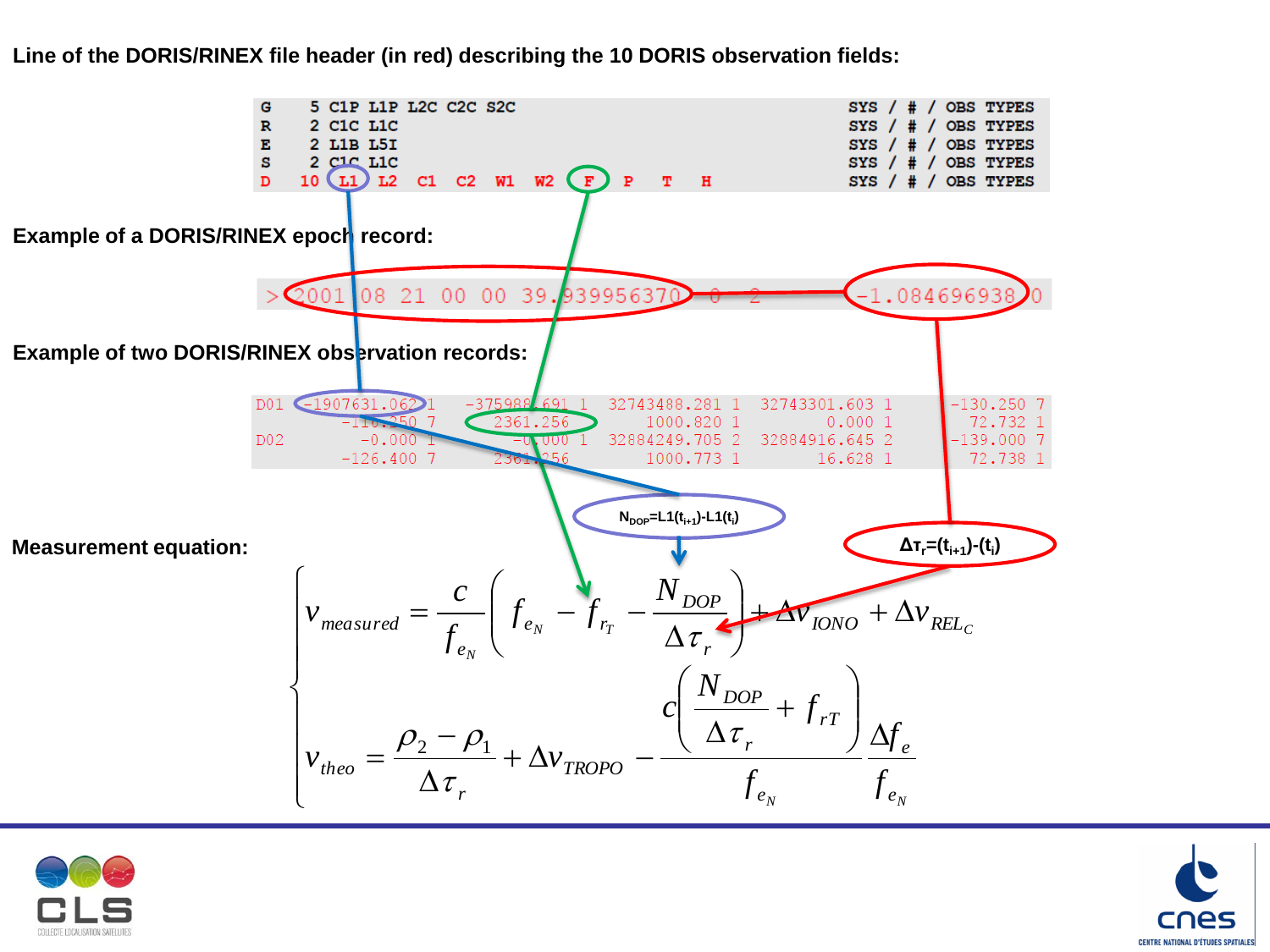**Example of a DORIS/RINEX epoch record:**

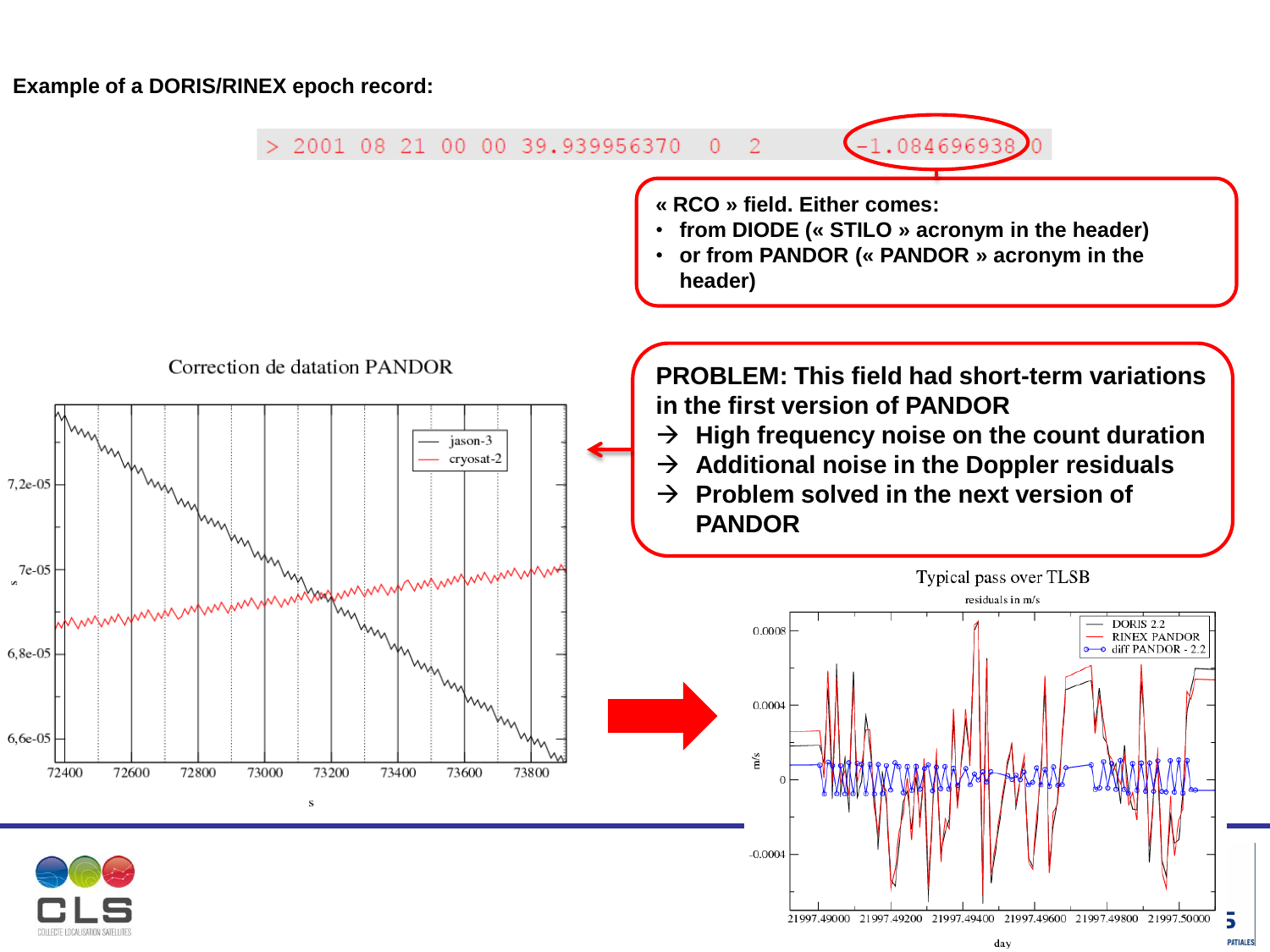

**Line of the DORIS/RINEX file header (in red) describing the 10 DORIS observation fields:**

**PROBLEM: This field comes from DIODE, it is not smooth (jumps when passing over time beacons)**

 $\rightarrow$  Something has to be done before using it: **linear or polynomial regression based on one day or more of data**



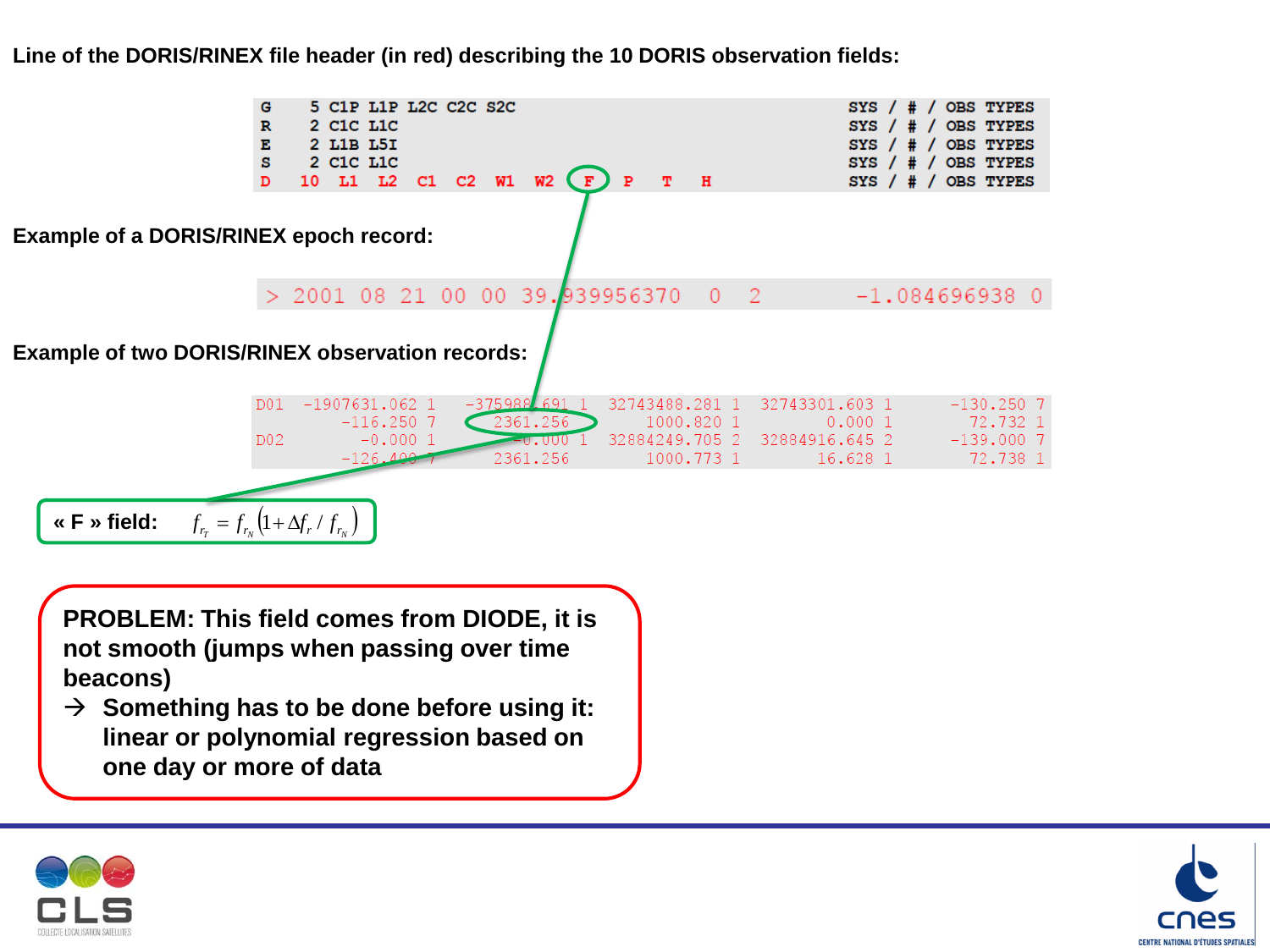## **Status on Jason-2 DORIS RINEX data**

### **DORIS RINEX data downloaded at CDDIS since 2012**

| Time span (dd/mm/yyyy) | <b>RINEX Origin</b>    | <b>Download Date</b>         |
|------------------------|------------------------|------------------------------|
| 19/06/2008-10/08/2011  | <b>STILO</b>           | In 2012                      |
| 11/08/2011-06/02/2012  | STILO BN1 2.3          | In 2012<br>And 2015 for 2012 |
| 07/02/2012-06/06/2012  | <b>STILO_BN1_3.0</b>   | <b>In 2015</b>               |
| 07/06/2012-17/11/2013  | <b>STILO_BN1_3.1</b>   | In 2015                      |
| 18/11/2013-06/11/2014  | <b>STILO BN1 3.1P3</b> | In 2014-2015                 |
| 07/11/2014-16/01/2015  | STILO BN1 4.3          | In 2014-2015                 |
| 17/01/2015-25/012015   | PANDORBN1 4.3          | In 2015                      |
| 26/01/2015-02/06/2015  | PANDOR1_4.4            | In 2015                      |
| 03/06/2015-26/11/2015  | PANDOR1 4.4P1          | In 2015                      |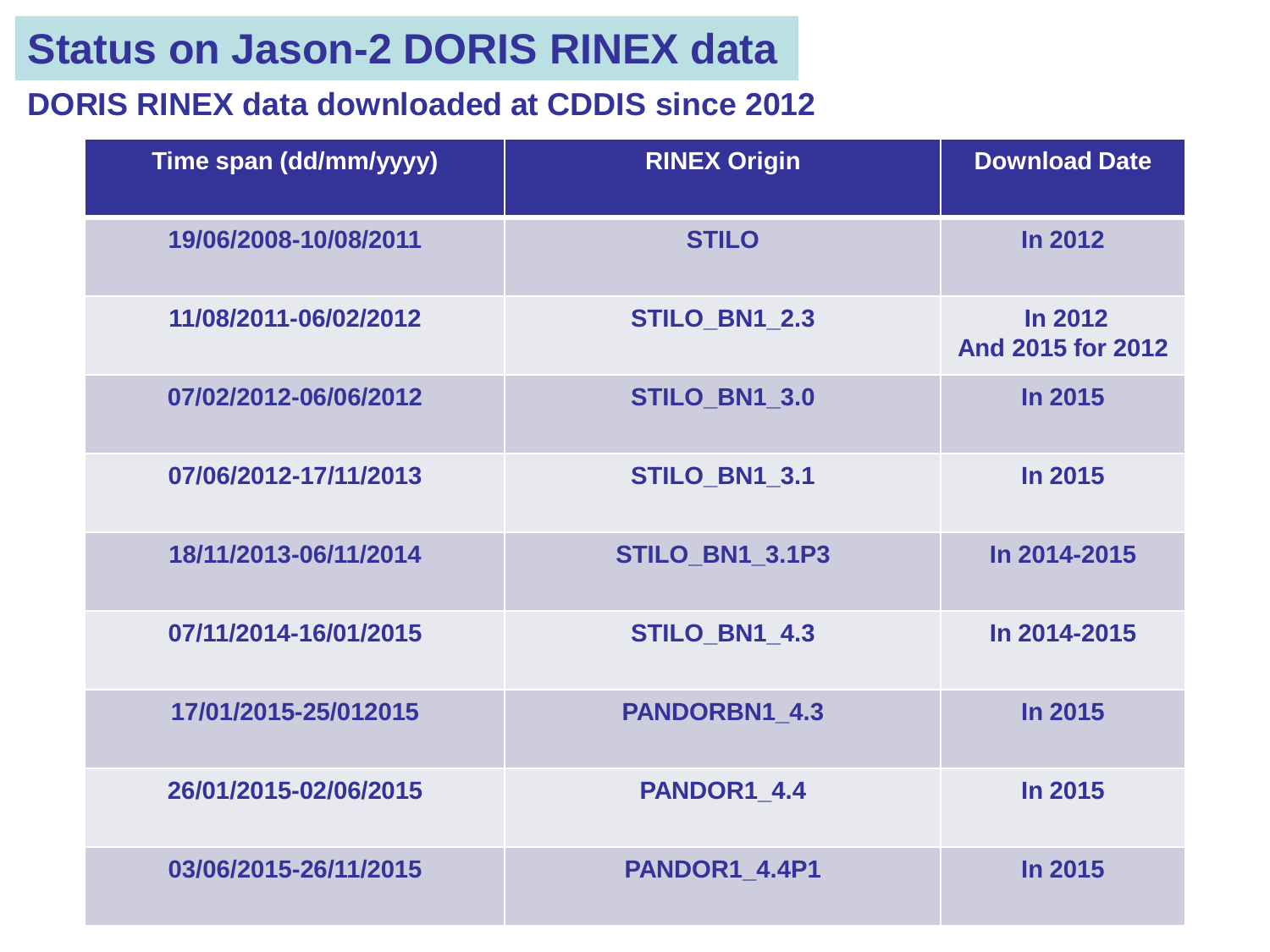# **Geopotential**

$$
\Delta v_{REL_C} = \frac{1}{c} \left[ \overline{U_r} \right] - U_e + \frac{V_r^2 - V_e^2}{2} \right]
$$

**The computation of** *U<sup>r</sup>* **cannot be restricted to the central term only;** *J<sup>2</sup>* **brings an important contribution:**

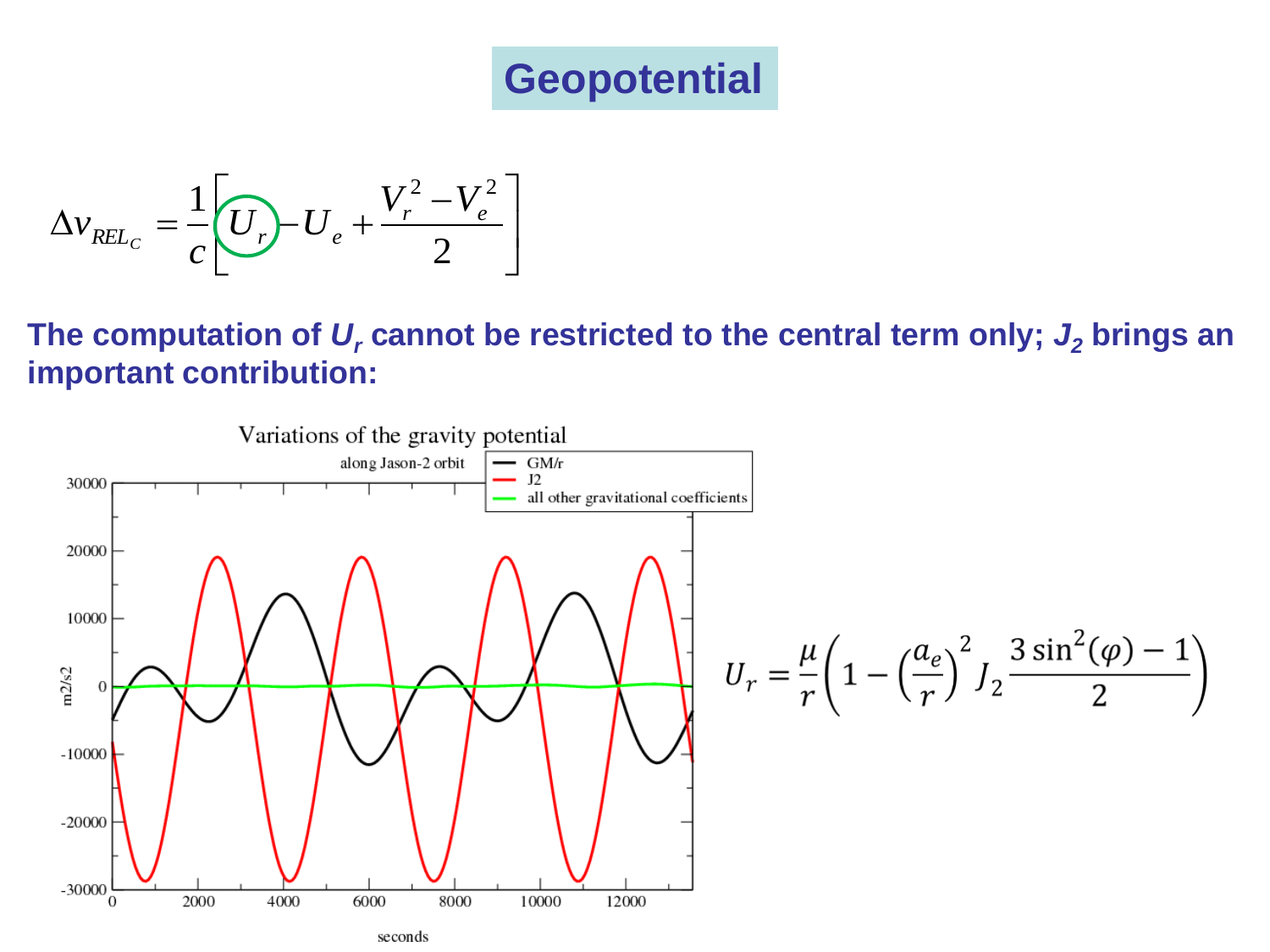# **Ionospheric corrections**

**Iono-free phase combination:**

$$
L_{iono-free-2GHz} = \frac{\gamma L_{2GHz} - \sqrt{\gamma L_{400MHz}}}{\gamma - 1} = L_{2GHz} + \frac{L_{2GHz} - \sqrt{\gamma L_{400MHz}}}{\gamma - 1}
$$
  
with  $\gamma = (f_{2GHz} / f_{400MHz})^2$ 

### **Iono-free phase center coordinates:**

$$
\vec{r}_{2GHz,iono-free} = \frac{\vec{r}_{400MHz,2GHz}}{\gamma - 1}
$$

 $\vec{r}_{2GHz,iono-free}$  $\vec{r}_{400MHz,2GHz}$  $\frac{2}{\sqrt{2}}$ **Where is the vector from the 2 GHz phase center to the iono-free phase center and is the vector from the 400 MHz to the 2 GHz phase center.**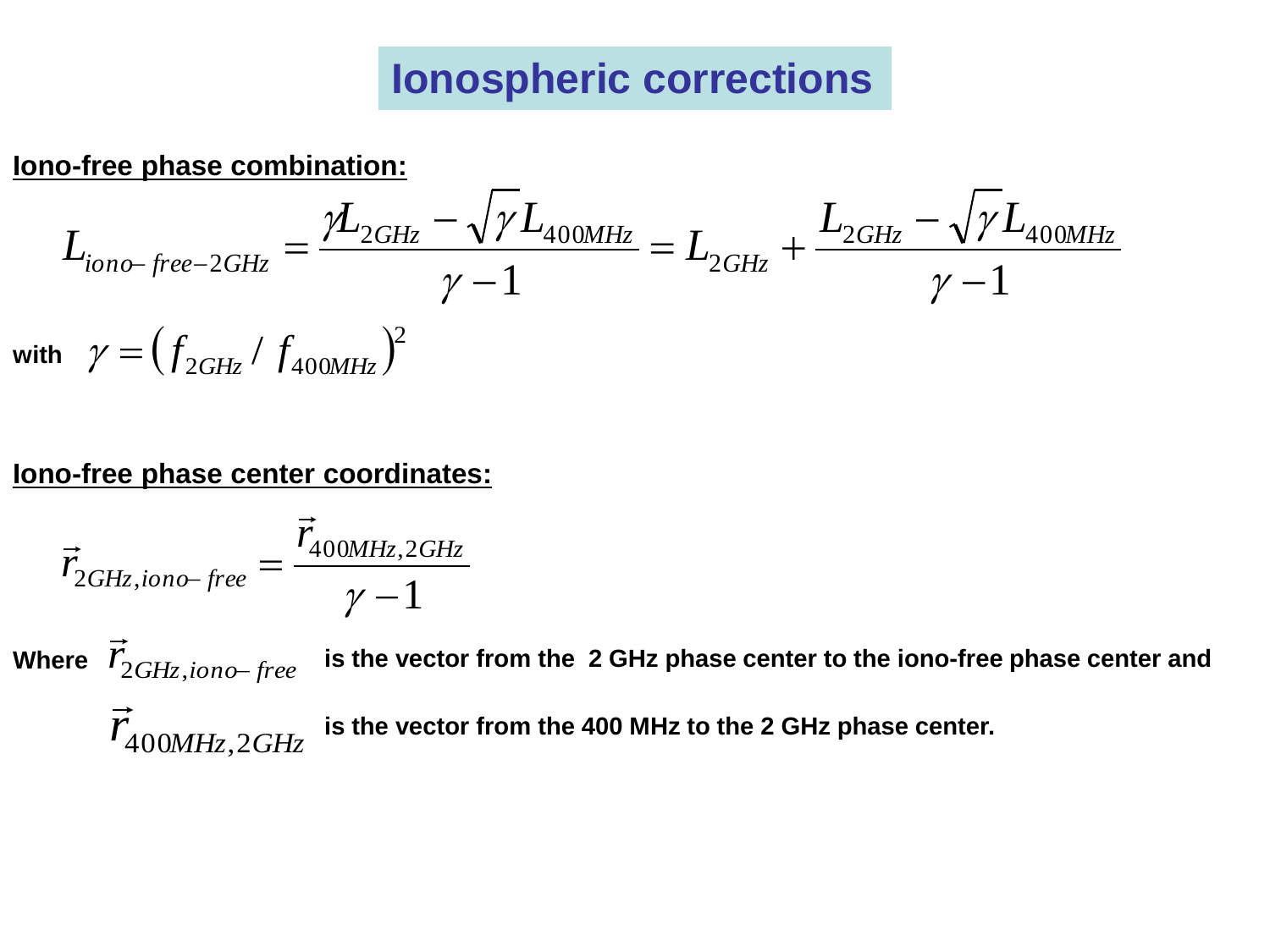# **Ionospheric corrections**

| Unit = $mm$                                         | Ref. point $-400$<br><b>MHz</b> | Ref. point $-2$<br><b>GHz</b> | 400 MHz $-2$<br><b>GHz</b> | 2 GHz - iono-<br>free | Ref. point -<br>iono-free |
|-----------------------------------------------------|---------------------------------|-------------------------------|----------------------------|-----------------------|---------------------------|
| <b>ALCATEL satellite antenna</b><br><b>(SPOT-2)</b> | 160                             | 355                           | 195                        | 8                     | 363                       |
| <b>STAREC satellite antenna</b><br><b>(SPOT-3)</b>  | 152                             | 315                           | 163                        | $6\phantom{1}$        | 321                       |
| <b>STAREC satellite antenna</b><br>$(SPOT-4)$       | 155                             | 316                           | 161                        | 6                     | 322                       |
| <b>STAREC satellite antenna</b><br>$(SPOT-5)$       | 153                             | 315                           | 162                        | $\,6$                 | 321                       |
| <b>STAREC satellite antenna</b><br>(TOPEX)          | 161                             | 317                           | 156                        | $6\phantom{a}$        | 323                       |
| <b>STAREC satellite antenna</b><br>(ENVISAT)        | 153                             | 318                           | 165                        | 6                     | 324                       |
| <b>STAREC satellite antenna</b><br>$(Jason-1)$      | 156                             | 324                           | 168                        | $\overline{7}$        | 331                       |
| <b>STAREC satellite antenna</b><br>(Jason-2)        | 155                             | 319                           | 164                        | 6                     | 325                       |
| <b>STAREC satellite antenna</b><br>(Cryosat-2)      | 158                             | 312                           | 154                        | 6                     | 318                       |
| <b>STAREC satellite antenna</b><br>$(HY-2A)$        | 154                             | 316                           | 162                        | 6                     | 322                       |
| <b>STAREC satellite antenna</b><br>(SARAL)          | 156                             | 314                           | 158                        | $6\phantom{1}$        | 320                       |
| <b>ALCATEL ground antenna</b>                       | 335                             | 510                           | 175                        | 7                     | 517                       |
| <b>STAREC ground antenna</b>                        | $\mathbf 0$                     | 487                           | 487                        | 19                    | 506                       |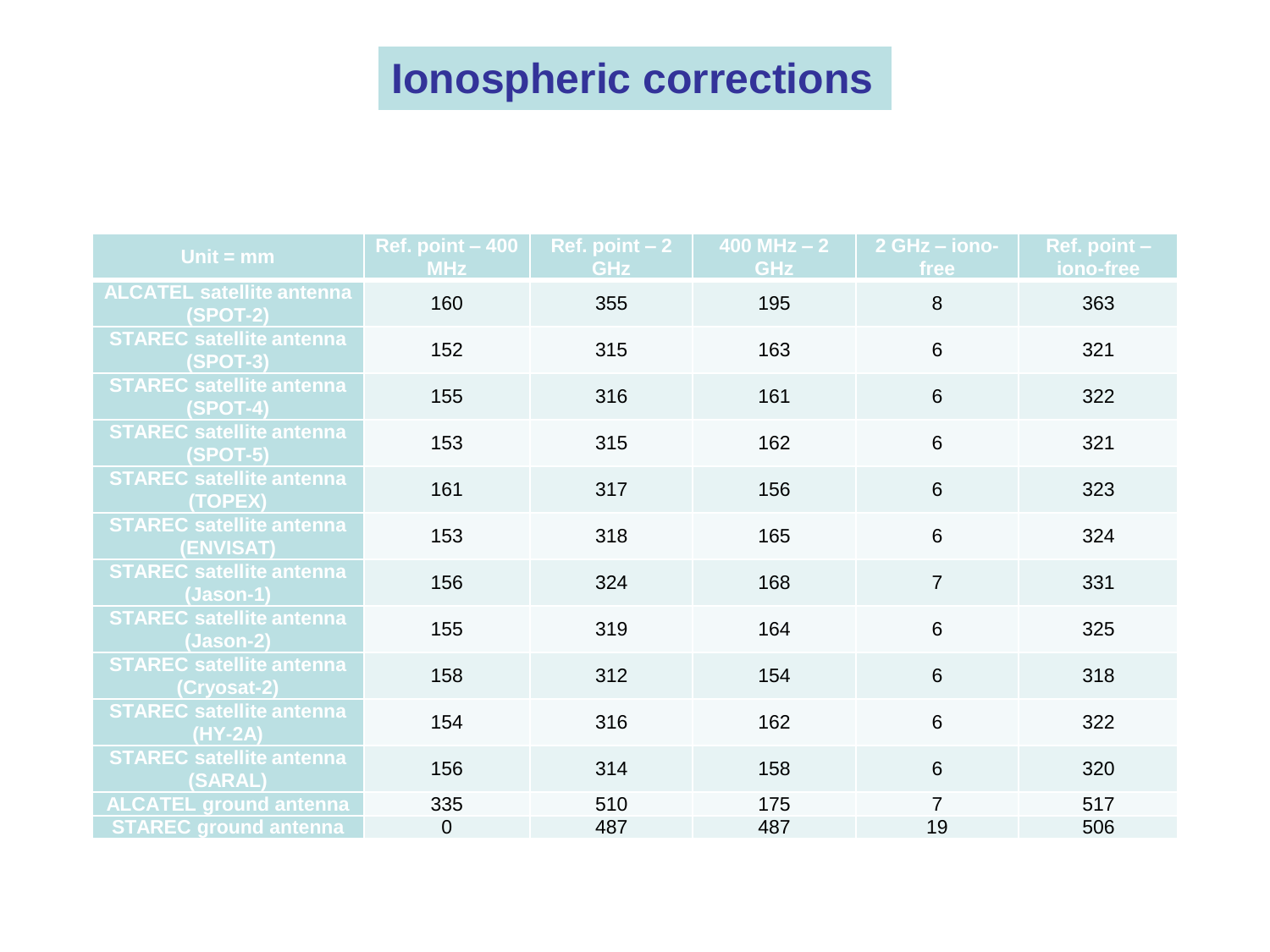### **Jason-2 DORIS RMS residuals**

**Jason-2 GRG Processing with ITRF2014** (with post seismic model) **DORIS data:** DORIS2.2 (V2) and RINEX files from CDDIS **Time span processing:** January 2012 to September 2015

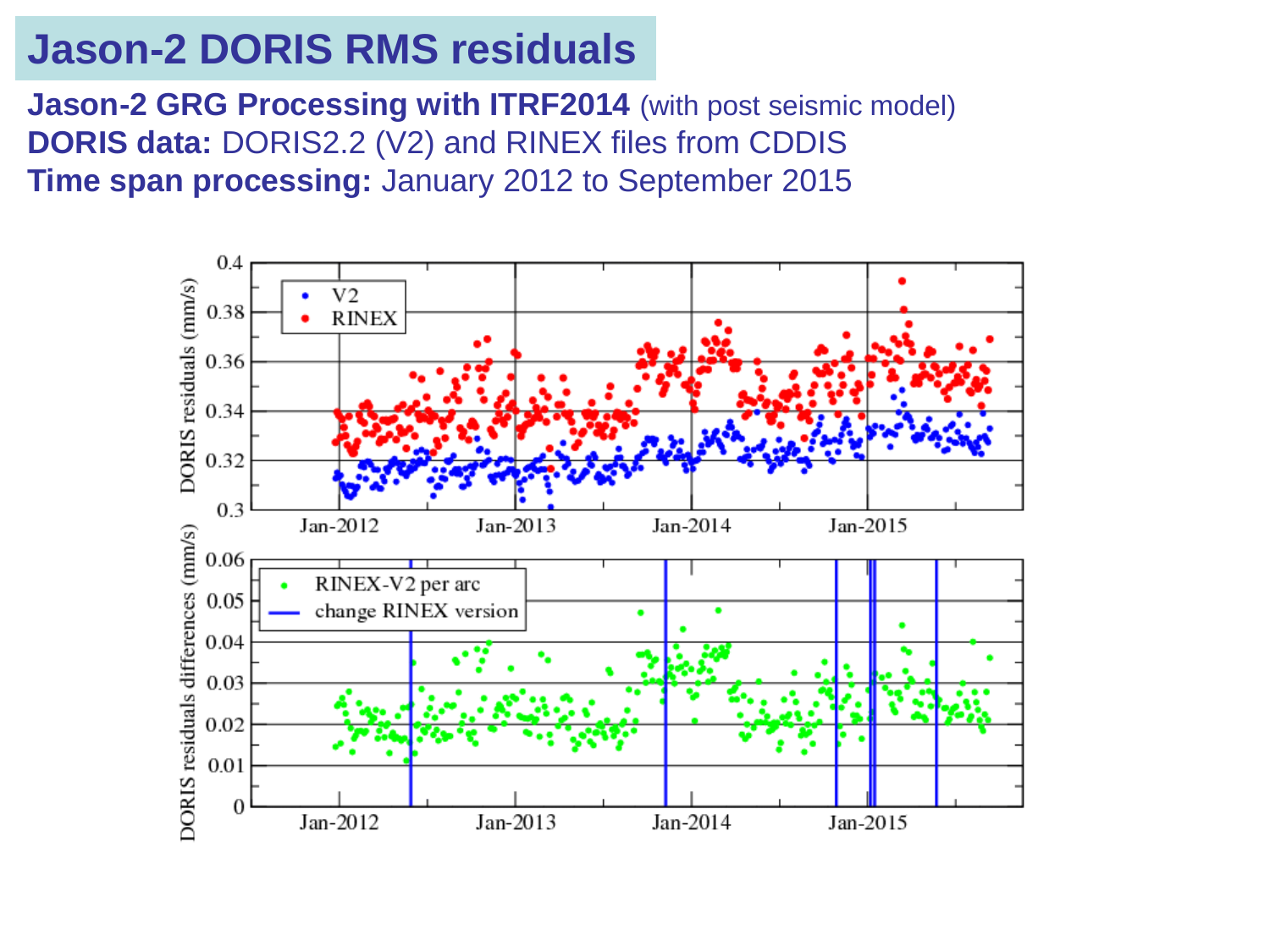### **Jason-2 orbit comparison (RINEX vs DORIS2.2)**

**Jason-2 GRG Processing with ITRF2014** (with post seismic model) **Time span processing:** January 2012 to October 2015